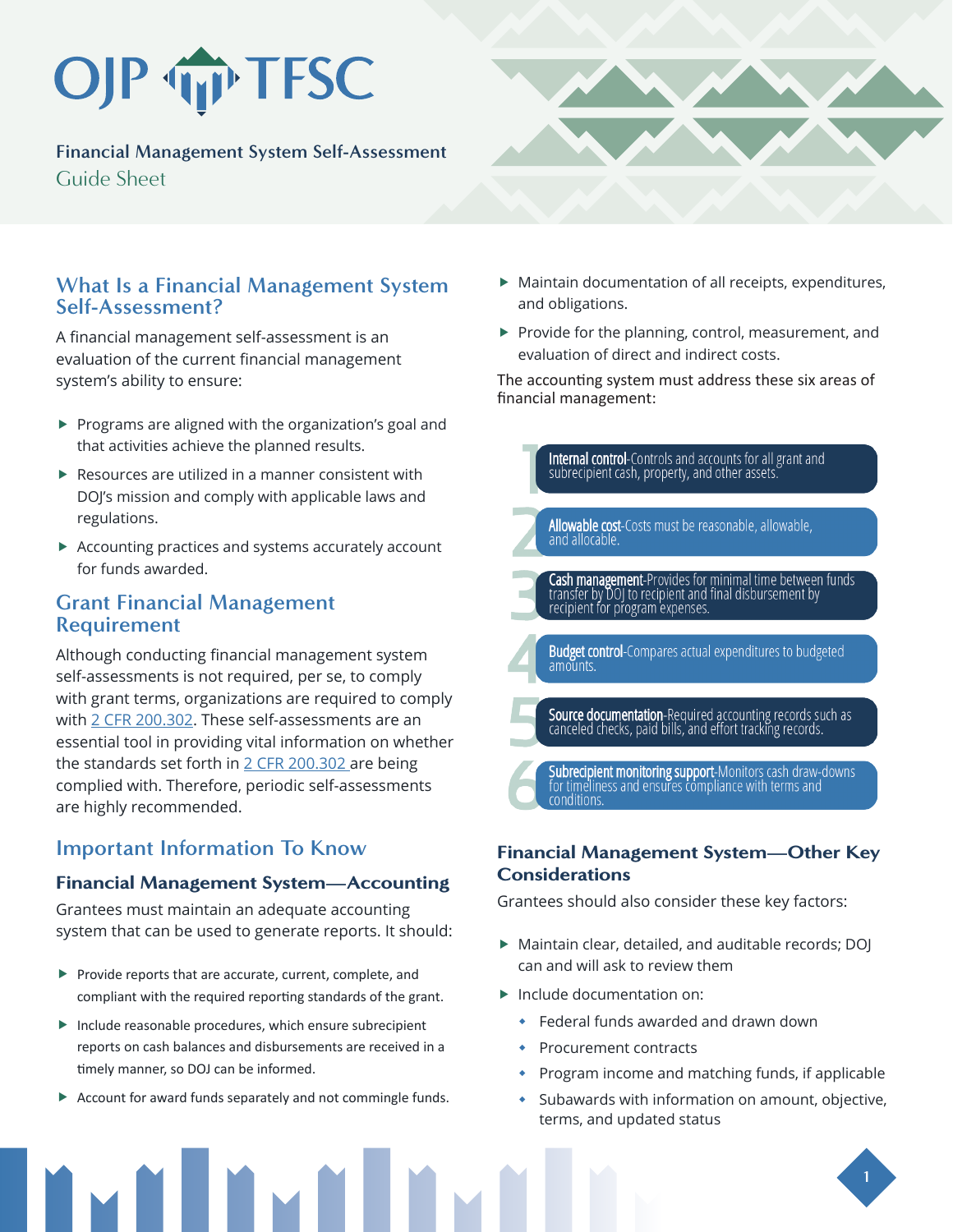- **F** Include written policies and procedures for:
	- Documenting the receipt and disbursement of federal awards
	- Determining the allowability of costs under the terms and conditions of the award
	- **•** Procurement transactions
	- Conceding subawards

## **How This Applies to Your Grant**

When preparing your financial self-assessment, remember that it must be directed at evaluating the effectiveness of the financial management system in:

- $\triangleright$  Complying with the accounting system's ability to create reports.
- $\blacktriangleright$  Covering the six financial management areas, listed above, depending on how they may apply to your grant.
- $\blacktriangleright$  Keeping proper documentation and written policies and procedures.

Topics, in the assessment, can be specifically targeted by categorizing them under include:

- $\blacktriangleright$  Accounting
- $\blacktriangleright$  Audits
- $\blacktriangleright$  Conference costs
- $\blacktriangleright$  Costs and documentation
- $\blacktriangleright$  Fraud
- $\blacktriangleright$  Funds usage
- $\blacktriangleright$  Grants adjustments
- $\blacktriangleright$  High-risk designation
- $\blacktriangleright$  Indirect costs
- $\blacktriangleright$  Matching
- $\blacktriangleright$  Monitoring
- $\blacktriangleright$  Policies and procedures
- $\blacktriangleright$  Procurement
- $\blacktriangleright$  Program income
- $\blacktriangleright$  Program performance
- $\blacktriangleright$  Property and equipment
- $\blacktriangleright$  Reporting
- $\blacktriangleright$  Salaries and benefits
- $\blacktriangleright$  Subawards
- $\blacktriangleright$  Supplanting
- $\triangleright$  Conducting the Financial Management Self-Assessment

When conducting a financial management selfassessment, it is helpful to follow the steps listed below:

- 1. Form an assessment team from the organization's top financial leadership, which can include the CFO, controller, agency administrators, and finance managers.
- 2. Create or modify the existing assessment tool with standards that are rated:
	- Non-compliant: Need to begin working on the issue
	- Partially compliant: Needs a lot of improvement
	- Mainly compliant: Needs some improvement
	- Compliant: Fully done or in place
	- For model questionnaires or assistance in creating/ modifying custom assessments, contact your TFSC financial specialist.
- 3. Distribute the self-assessment to all financial members of the organization. Ask the members to fill out the questionnaire honestly and to the best of their knowledge. The self-assessment must be filled out individually to properly gauge the effectiveness of the financial management system and the team member's knowledge of it.
- 4. Carefully review and analyze the results.
- 5. Create an action plan to improve rating for areas rated under "Don't Know" or "Inadequately Achieved."
- 6. Write a detailed report on the findings. For those areas requiring an action plan for improvement, outline the specific steps involved. List any other efforts to be taken in improving areas that received a "Partially Achieved" rating and include a date for the next assessment.
- 7. Share the report with the organization's leadership.